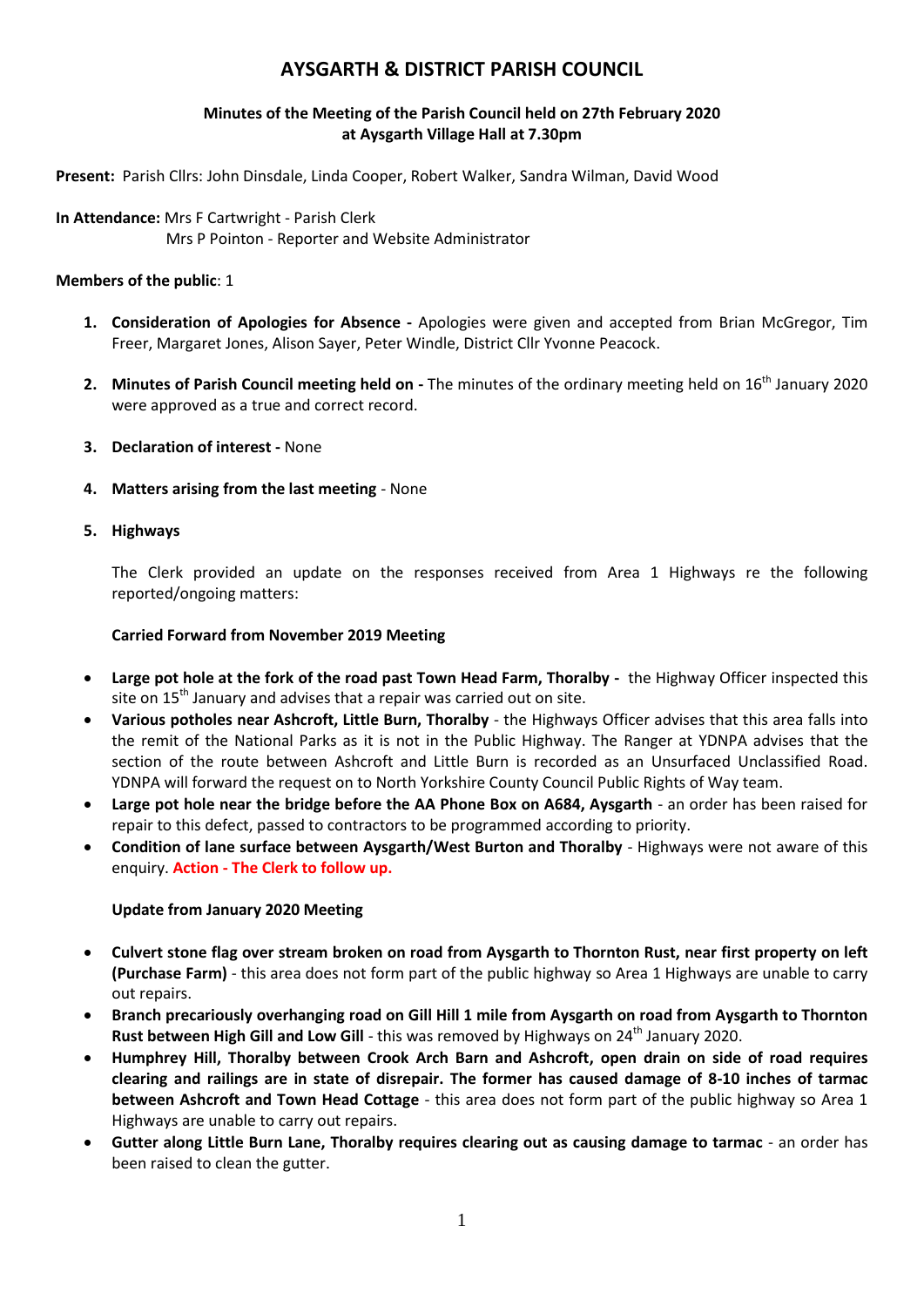- **Two electricity poles at the top of Thoralby village are significantly leaning** the Highway Officer has inspected these and does not deem them to pose any risk of falling. Northern PowerGrid are responsible for maintaining this equipment.
- **Eastfield Lane (Spickles), Thoralby Lane is prone to significant flooding after rainfall -** an order has been raised for contractors to excavate the verge to identify the source of the water and establish if pipework is damaged.

#### **New Highways Issues**

An Aysgarth resident was welcomed to the meeting and outlined concerns re speed of traffic on A684 at East end of Aysgarth re large groups of walkers from Aysgarth Lodges with pets, children, prams walking on the road along the blind sweeping bend (no footpath). Photographs were circulated to the meeting. The Parish Council agreed that there had been an increase in pedestrians since Aysgarth Lodges had expanded and these issues were of concern.

# **Action - The Clerk to e mail Area 1 Highways with concerns and suggestions that a VAS or Road Sign be installed to warn re pedestrians.**

#### **Action - The Clerk was asked to report the below new Highways Issues:**

- Large pot hole at the fork of the road past Town Head Farm, Thoralby despite the repair carried out on site, Cllr Wilman said that this has lifted and is now dangerous with a hole 2 ft square and the drain 18 inches off the ground
- Branch precariously overhanging road on Gill Hill 1 mile from Aysgarth on road from Aysgarth to Thornton Rust between High Gill and Low Gill - despite this being removed by Highways on  $24^{\text{th}}$  January 2020, another branch was now overhanging
- Pot holes in middle of the road outside Havenhurst, Thornton Rust
- Pot holes at the top of Richmond Gate Lan, Aysgarth to Thornton Rust Road
- Pot holes between Seata Quarry Lane and Riggs House, Aysgarth to Thornton Rust Road
- Pot holes outside South View, on both side of Westfield Lane, Thoralby

# **Action - The Clerk to report intermittent light out on side of property Highgarth Barn, opposite Village Hall, Thoralby. The fault is not weather dependent.**

**Street Light # 1 and # 3, Thornton Rust (RDC)** - repairs have been made and parts ordered as appropriate

#### **6. Financial Matters**

**6.1** The council resolved to authorise the following payments:

| Cha #  | Payee                          | £         | <b>Description</b>                          |
|--------|--------------------------------|-----------|---------------------------------------------|
| 100915 | F Cartwright                   | 188.12    | Clerk Pay Feb 2020                          |
| 100916 | F Cartwright                   | 10.00     | Clerk Expenses Feb 2020                     |
| 100917 | Richmondshire District Council | 266.40    | Dog Foul Bin Thornton Rust                  |
| 100918 | Aysgarth Institute             | 10.00     | Meeting room hire 27.02.20                  |
| 100919 | Cardiac Science                | 1,015.20  | 4 x Pads & Batteries across Parish re Grant |
| Total  |                                | £1,489.72 |                                             |

The defibrillator item was not on the agenda as the invoice arrived on 27.02.20, signed off at the meeting due to the important nature of the expenditure.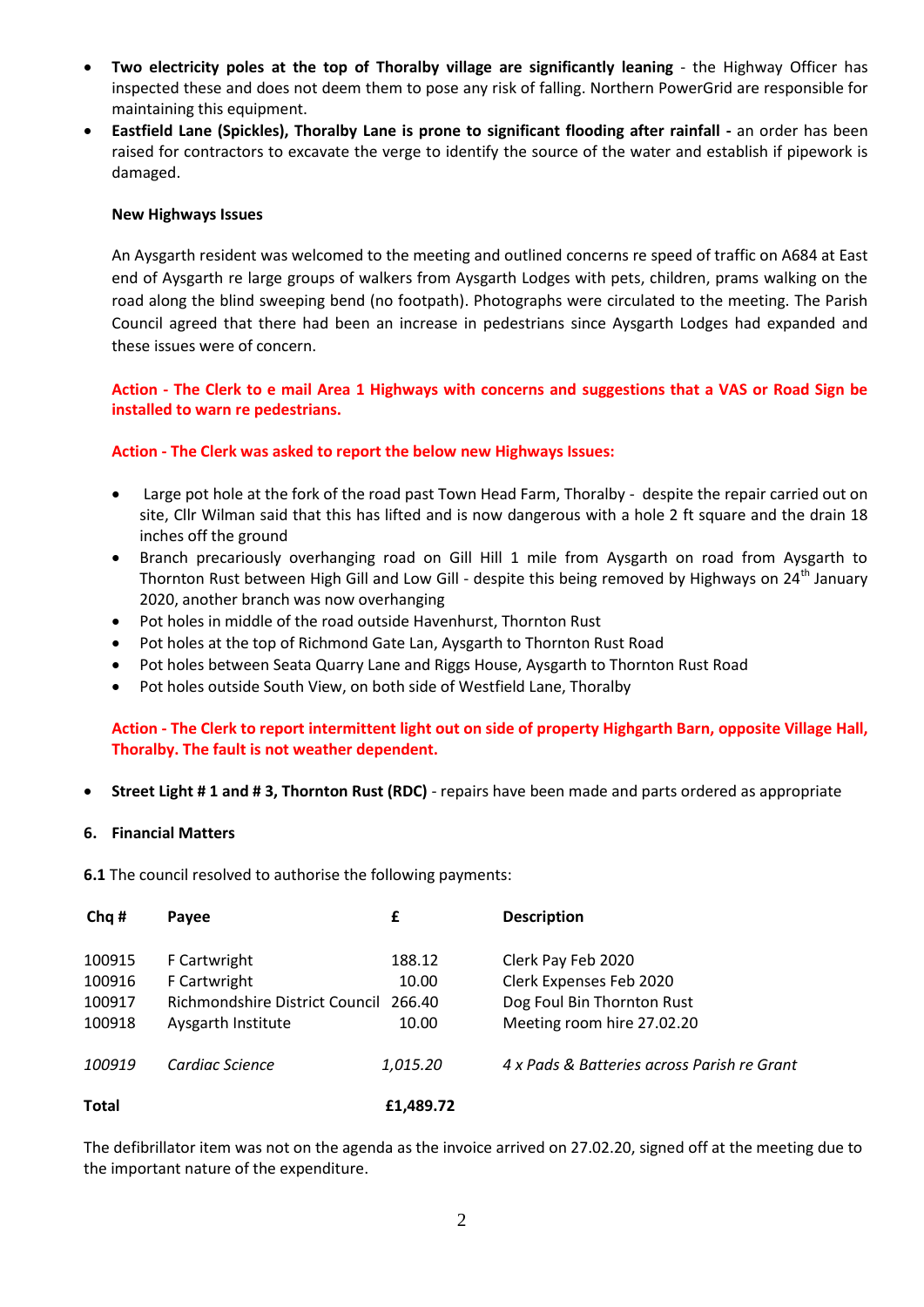- **7. Dangerous State of Building - Yore Mill, Aysgarth -** See Planning Application below
- **8. Planning**

### **New Applications**

**R/57/54A/LB at Barn Cottage, Newbiggin-in-Bishopdale, DL8 3TD -** listed building consent for repairs to roof - **The Parish Council had no comment to make.**

**R/53/32 at Big Laithe, Bishopdale** - full planning permission for conversion of barn to create 1 No. dwelling with associated parking and curtilage works and installation of package treatment packs - **The Parish Council supported this application. Action - The Clerk to e mail YDNPA.**

*After the agenda was issued - R/58/65F at Howesyke, Bishopdale, DL8 3TG - Section 73 application to vary Conditions 2, 14 and 15 of R/58/65C (full planning permission for erection of extension to existing farmhouse with incorporation of adjoining barn into the domestic accommodation; erection of two semi-detached rural workers cottages; conversion of barn to short term holiday lets with associated garages; extension of existing site office to provide kitchen facilities and erection of two agricultural barns)*

**C/Fwd. Action - Cllr Peacock to follow up with YDNPA re Parish Council concerns over planning at Howesyke Farm.**

# **Updates - Approved Conditionally - none**

#### **Pending Update**

**R/53/27F at Land west of Kidstones Gill Bridge, Bishopdale** - Section 73 application to vary/remove conditions 1, 2, 3, 4, 7, 8 & 9 of R/53/27 (full planning permission for creation of access gateway, upgrade of access track and erection of replacement agricultural building (part retrospective))

**R/58/65E at Howesyke Farm, Thoralby** - full planning permission for the demolition and rebuilding of a stone barn following partial collapse during construction works approved under decision ref: R/58/65C (retrospective)

**R/51/54M at Birkbeck House, Aysgarth, DL8 35R** - full planning permission for conversion of existing two bedroom "live/work" unit into three-bedroom holiday let

**R/51/54N/LB at Birkbeck House, Aysgarth, DL8 35R** - listed building consent for conversion of existing two bedroom "live/work" unit into three-bedroom holiday let

**R/51/55P at Yore Mill, Church Bank, Aysgarth -** This application has been relisted on the agenda as showing as 'Not Yet Decided' on YDNPA website. Parish Council were happy that this had been previously approved.

#### **Other Progress Updates**

**Yore Mill Cottages, Aysgarth** - Update re concerns over the erection of posts and chains to fence off an area in front of the Mill Cottages preventing public access

The Clerk reported that the Planning Enforcement Officer, (YDNPA) had written to the owner and would update in due course.

**Stake Road, top of Kidstones Bank, Bishopdale** - Update re request to YDNPA re installing locked gate/barrier to deter criminal activity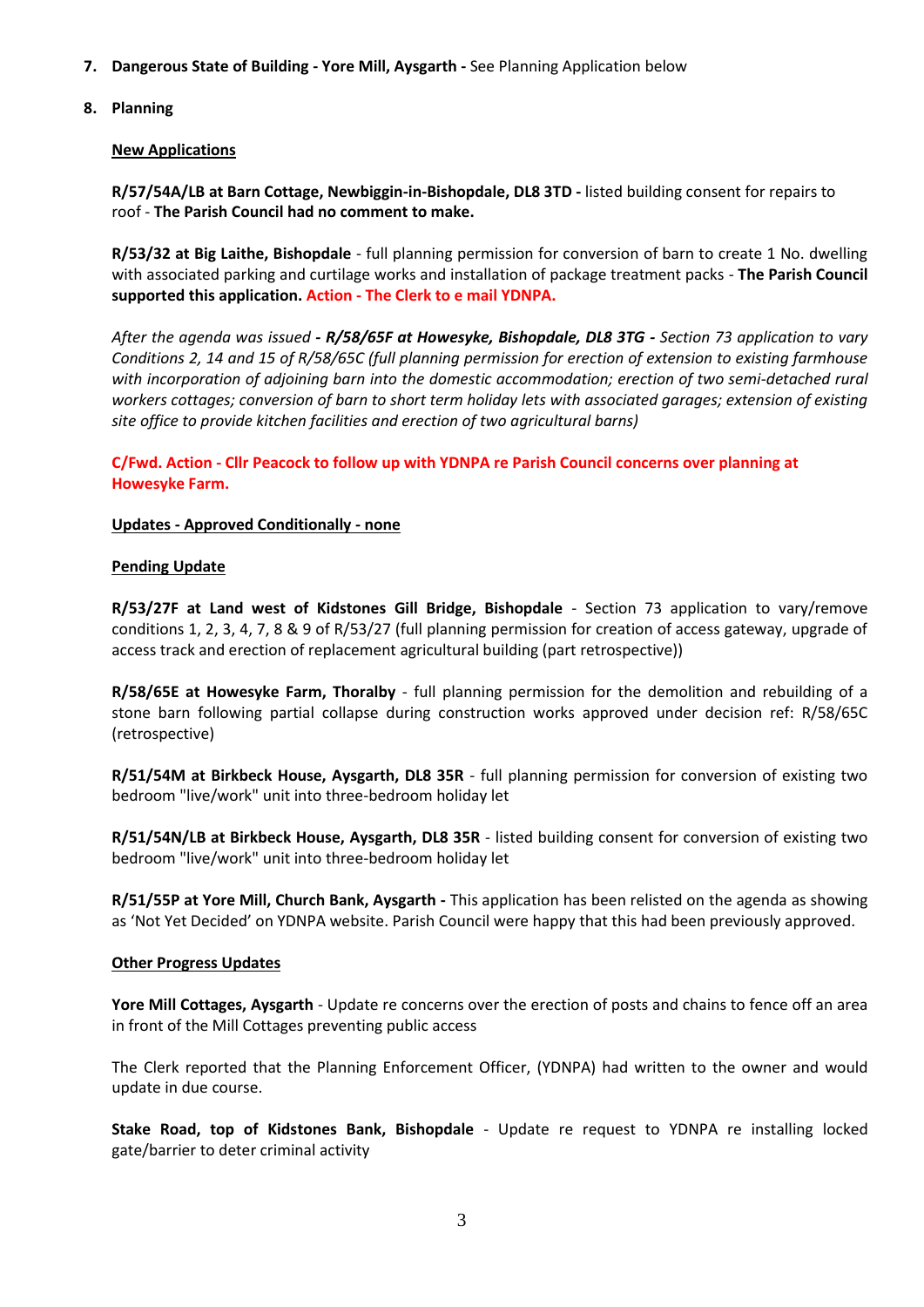The Clerk reported that the Ranger, (YDNPA) had advised that Stake Road is a Byway Open to All Traffic (BOAT) a special category of right of way recorded on definitive maps. A carriageway and a right of way for vehicular traffic, also used by horse-riders, cyclists and walkers. As a public right of way the route has to remain open and available to the public at all times. A locked gate or barrier would be classed as an obstruction and the YDNPA, as the delegated Highways Authority for the public rights of way, has responsibility to ensure public rights of way are unobstructed and available for use by the public.

#### **9. Thoralby Moss & Thornton Mire (Standing Item) -** none

#### **10. Ownership of Land/Rights of Way**

The Parish Council agreed that the Clerk could contact a solicitor in West Burton to obtain an indicative price to assist with the registering of land. **Action - The Clerk to make contact.**

# **11. Rock Garden, Aysgarth, DL8 3AH**

The Chairman circulated a letter report dated 26<sup>th</sup> February 2020 from Victoria Design Group Ltd re observations, conclusions and recommendations re structural condition of the Rock Garden. The Chairman also confirmed that the cost of the Report would be £450.00 in line with previous discussions of the Parish Council. Parish Councillors read the report and considered the recommendations to be relatively minor and not costly. The Clerk recapped on the insurance implications per the e mail from the Insurance Brokers Came & Company dated 22<sup>nd</sup> November 2019. Cllr Dinsdale suggested that bars covered in rubber be installed below the low hanging rocks, the Parish Council agreed that this would be a good idea.

Resolved - the Parish Council resolved to go ahead with the legals re the gifting of the Rock Garden to the Parish Council. **Action - Cllr Dinsdale to liaise with the owner and obtain indicative costs of using the same solicitor as the owner.** 

**12. Natural England Higher Level Stewardship (HLS) agreement expires in 2021. Options to apply for a new Countryside Stewardship Higher Tier (CS HT) agreement commencing 1 January 2022, or extend current HLS agreement** *(circulated to Parish Councillors)* - Deadline for completion of Questionnaire 31st March 2020

Resolved - The Parish Council asked the Parish Clerk to contact R Harrison of PWC Surveyors to request they guide the Parish Council through this process. **Action - The Clerk to obtain costs, etc.**

**13. BAWB Schools Federation Meeting with the Transport and Admissions Manager from North Yorkshire County Council** at Askrigg School on Wednesday 22<sup>nd</sup> January 2020

The Chairman confirmed that he and Cllr Windle had attended the meeting which had been positive, NYCC recognised something needed to be done and were not against changing catchment areas for transport but would need to liaise with stakeholders such as Leyburn School. The School Business Manager would continue to liaise with NYCC to progress.

# **14. Wensleydale and Coverdale Parish Council Forum for the Yorkshire Dales National Park Local Plan at West Burton Village hall on Monday 10th February 2020**

The Chairman reported that he, Cllr Cooper and Cllr Wilman attended the Forum and the submission on behalf of Parish Councils had been sent by the Clerk to the Forum.

#### **15. Millennium Kennel Trust, Thornton Rust**

The Chairman explained that he had been approached by a Registered Charity, The Millennium Kennel Trust asking if the Parish Council would arrange insurance for the Trust for Public Liability, etc. as the National Trust were no longer in a position to insure the Trust. The general feeling of the Clerk and the meeting was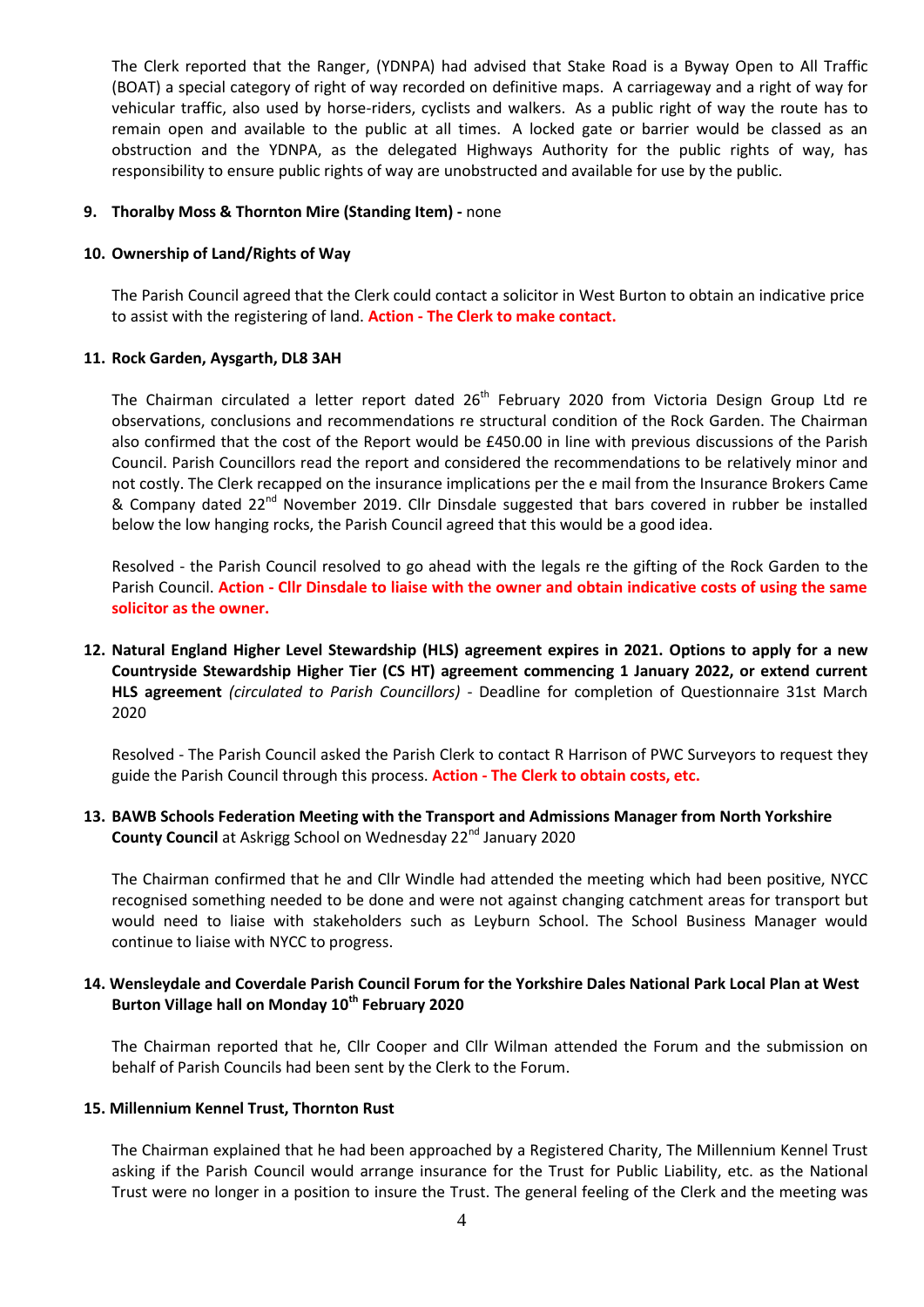that this was not appropriate as the Trust was not part of the Parish Council. **Action - The Chairman to feedback to the Trust.**

**16. Came & Company Insurance Client Risk Presentation / Pre-renewal Invitation (Renewal due 1st April 2020)** *(circulated to Parish Councillors)*

The Parish Council considered the Risk Presentation / Pre-renewal Invitation. The Parish Clerk explained that the actual renewal comparison and costing would arrive in between meetings.

Resolved - The Parish Council agreed for the Clerk to proceed. **Action - The Clerk to circulate the Renewal, Broker recommendation and costs by e mail.**

**17. The Glover Review of Designated Areas** - Proposal that all National Park members should be appointed by Government, and the pressure now to reduce number of members, local representation

The Chairman and Pip Pointon explained the potential implications for local democracy, Planning Committee, etc . **Action - The Clerk to write to express Parish Council strong objection.**

**18. North Yorkshire Rural Commission** *(circulated to Parish Councillors)* - Eight independent Rural Commissioners

investigation into the sustainability of rural communities.

The Parish Council noted the e mail address and close date of  $31<sup>st</sup>$  May 2020 for submissions.

#### **19. Correspondence**

- **E mail from Thornton Rust resident dated 27.01.20 - Thornton Rust Parish Councillor Co-option in 2019** The Clerk explained that she had provided the relevant agendas and minutes demonstrating that the correct process had been followed. No further action required.
- **E mail from Richmondshire Area Partnership dated 28.01.20 - Tour De Yorkshire Event Fund -** The Parish Council had no comment to make
- **E mail from Thoralby resident dated 03.02.20 - Request re progress on Northern Powergrid Decluttering of Overhead Cables, etc. in Thoralby** - **Action - The Clerk to contact the new point of contact at Northern Powergrid.**
- **E mail from Aysgarth resident dated 20.02.20 - Complaint re light pollution from Aysgarth Luxury Lodges Action - The Clerk to write to YDNPA re Planning and Dark Skies Reserve Status**

#### **20. Meeting Dates for the Diary**

**Parish Meeting Dates**:

| Thoralby             | Monday 9 <sup>th</sup> March 2020 at 7.00pm at Thoralby Village Hall            |
|----------------------|---------------------------------------------------------------------------------|
| <b>Thornton Rust</b> | Monday 16 <sup>th</sup> March 2020 at 7.30pm at Thornton Rust Village Institute |
| Aysgarth             | Monday 23 <sup>rd</sup> March 2020 at 7.30pm at Aysgarth Village Institute      |

**• YDNPA Northern Parish Spring Forum** - Wednesday 20<sup>th</sup> May 2020 7pm - 9pm at Fremington Village Hall, Yorkshire, DL11 6AR

#### **21. Any Other Business**

The Chairman reported that he had attended the YLCA AGM and some interesting ideas were discussed about electric charging points, community composting, etc.